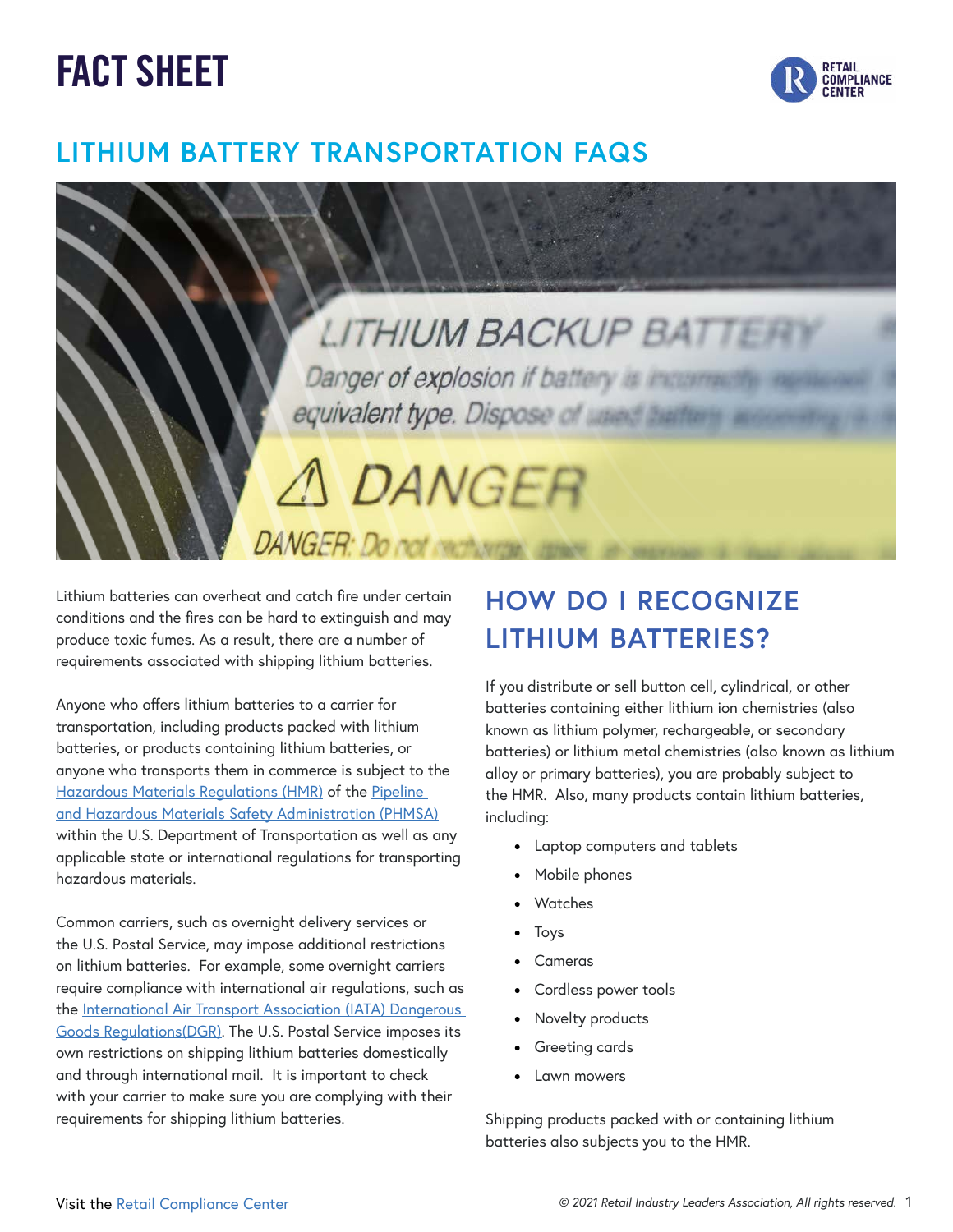# FACT SHEET - LITHIUM BATTERIES



### **WHAT DO I NEED TO KNOW?**

Retailers need to know a lot of information about their products before they can ship lithium batteries or products containing lithium batteries or packaged with lithium batteries.

**1. UN tests for safety**. All designs and types of lithium batteries you ship must be tested by the manufacturer and meet the requirements of the [UN Manual of Tests and](https://unece.org/about-manual-tests-and-criteria)  [Criteria](https://unece.org/about-manual-tests-and-criteria). Beginning January 1, 2022, each manufacturer and subsequent distributor of lithium cells or batteries manufactured on or after January 1, 2008 must make available a test summary including specified elements. Battery designs and types that have not been tested are prohibited from transportation in commerce.

**2. Lithium metal or lithium ion batteries**. You need to know whether you have lithium metal or lithium ion batteries in order to identify the applicable shipping requirements and to ensure proper labeling.

**3. Size of batteries**. Smaller cells and batteries are excepted from certain HMR requirements. For these purposes, size is determined by lithium content for lithium metal batteries and Watt-hour rating (Wh) for lithium ion batteries. Generally, smaller lithium metal batteries have no more than 1 g lithium per cell and 2 g lithium per battery; smaller lithium ion batteries have no more than 20 Wh per cell and 100 Wh per battery. Size information may be available on a battery's Safety Data Sheet or from the battery manufacturer. After December 1, 2015, each lithium ion battery subject to [Section 173.185\(c\)](https://www.ecfr.gov/current/title-49/subtitle-B/chapter-I/subchapter-C/part-173/subpart-E/section-173.185) of the HMR must be marked with the Wh rating on the outside case.

**4. Number and configuration of batteries**. Consumer product packaging may contain lithium batteries by themselves, equipment with lithium batteries installed, or equipment with lithium batteries that are not installed (e.g., spare batteries or separate battery packs). The shipping requirements differ for each of these scenarios and can also vary based on the number of batteries in a package, overpack, and consignment.

**5. Mode of transportation**. Shipping requirements differ by mode. Some packages of batteries that can be shipped by motor vehicle are prohibited from air transport. In general, there are more restrictions when shipping by air, including:

- Limitations on the number of lithium batteries that can be shipped in a single package, overpack or consignment;
- Limitations on the state of charge of lithium ion batteries shipped by themselves; generally, the state of charge must not exceed 30% of the battery's rated capacity;
- Prohibition on lithium ion and lithium metal batteries shipped by themselves on passenger aircraft; they must be appropriately marked: "Primary Lithium Batteries -- Forbidden for Transport Aboard Passenger Aircraft"; "Lithium Metal Batteries -- Forbidden for Transport Aboard Passenger Aircraft"; "Lithium Ion Batteries -- Forbidden for Transport Aboard Passenger Aircraft"; or "Cargo Aircraft Only";
- Prohibition on packing lithium cells and batteries in the same outer packaging with other hazardous materials
- Prohibition on air shipment of lithium batteries that are damaged, defective or recalled due to safety concerns, including batteries packed with or contained in equipment;
- Prohibition on air shipment of lithium batteries by themselves when sent for recycling or disposal.

### **HOW DO I SHIP LITHIUM BATTERIES?**

**1. Package for safety**. Lithium batteries must be packaged in a manner that protects against short circuits and overheating. Protective measures may include separation from metal objects and cushioning. In general, equipment containing lithium batteries must not be switched on (even accidentally) during transportation.

**2. Other packaging requirements**. Packaging requirements vary based on the size of the batteries, the mode of transportation, the quantity of batteries, and whether the batteries are by themselves, packed with equipment or contained in equipment. Depending on these factors, acceptable packaging may range from strong rigid outer packagings to UN specification packagings of the type required for Class 9 hazardous materials.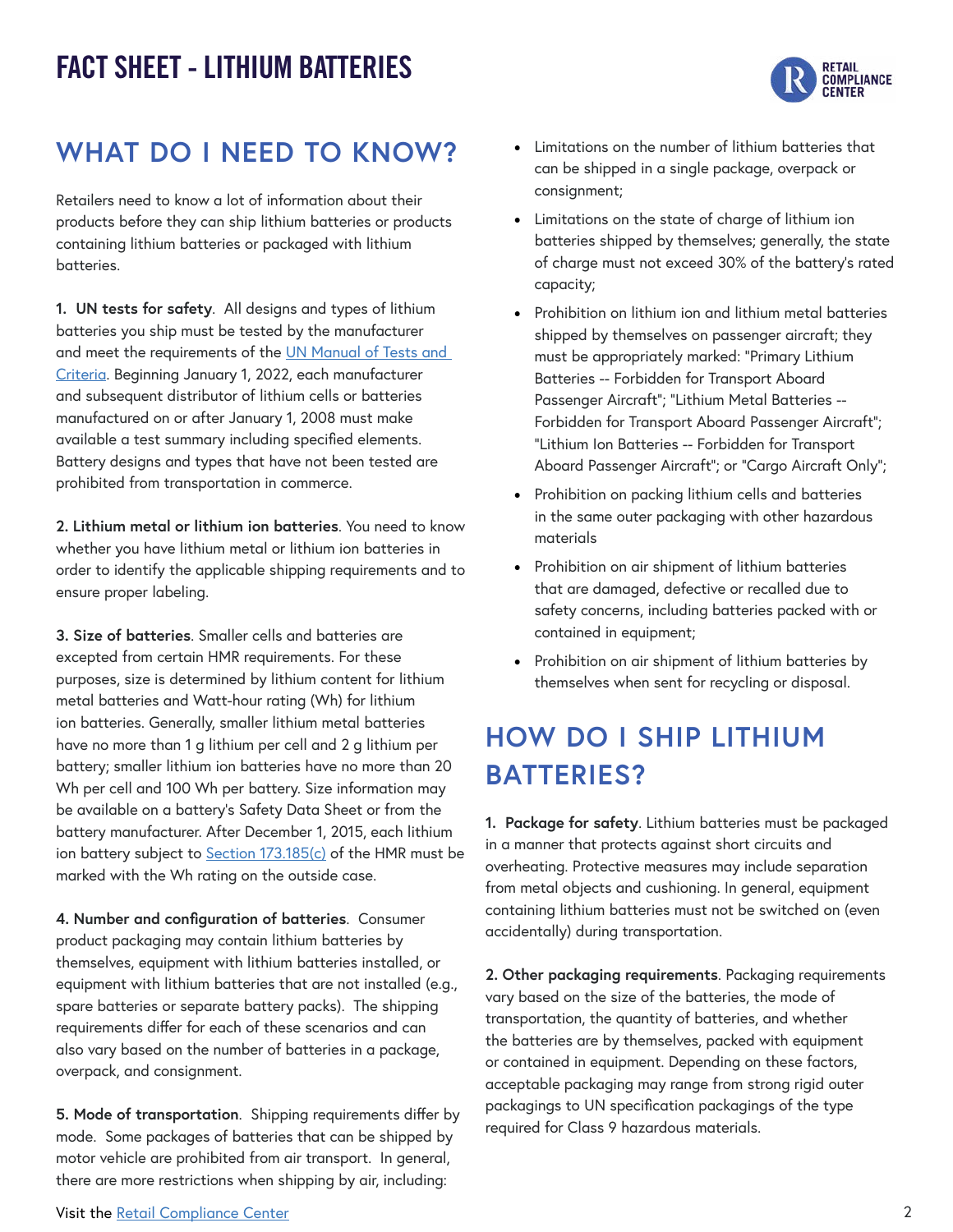## FACT SHEET - LITHIUM BATTERIES



**3. Marking and labeling**. Like other requirements, marking and labeling vary based on the size of the batteries, the mode of transportation, the quantity of batteries, and whether the batteries are by themselves, packed with equipment or contained in equipment. There are essentially two options, either the Lithium Battery Mark or the Class 9 Lithium Battery Label. If the lithium batteries fall within the size limitations to be considered "smaller" (or the somewhat higher lithium or Watt-hour limits if transported by motor vehicle or rail in the United States), the Lithium Battery Mark generally applies. However, there are some exceptions to labeling when a package contains button cell batteries installed in equipment or no more than four lithium cells or two lithium batteries contained in equipment, where there are not more than two packages in the consignment.

Quantity limits for smaller batteries are more stringent for air transportation. If the quantity limits in [Section 173.185\(c\)](https://www.ecfr.gov/current/title-49/subtitle-B/chapter-I/subchapter-C/part-173/subpart-E/section-173.185) [\(4\)](https://www.ecfr.gov/current/title-49/subtitle-B/chapter-I/subchapter-C/part-173/subpart-E/section-173.185) of the HMR are exceeded, the batteries must be shipped as Class 9 hazardous materials and must carry the Class 9 Lithium Battery Label. In some cases, if the quantity limits for air transportation are exceeded, as specified in [Section](https://www.ecfr.gov/current/title-49/subtitle-B/chapter-I/subchapter-C/part-173/subpart-E/section-173.185)  $173.185(c)(5)$ , the batteries may be eligible for reduced Class 9 requirements, but they must carry both the Lithium Battery Mark and the Class 9 Lithium Battery Label.

Lithium batteries that don't meet the definition of "smaller" (or that don't meet the somewhat higher lithium or Watthour limits if transported by motor vehicle or rail in the United States) must be shipped as Class 9 hazardous materials and must carry the Class 9 Lithium Battery Label.

**4. Documentation**. Specific documentation requirements vary based on the size of the batteries, the mode of transportation, and the quantity of batteries. Lithium batteries that must be shipped as Class 9 hazardous materials must have hazardous materials shipping papers, including a signed certification.

**5. Training**. Specific training requirements vary based on the size of the batteries, the mode of transportation, and the quantity of batteries. When shipping smaller lithium batteries by air, the HMR requires that employees receive instructions on the conditions and limitations, corresponding to their functions. More information on what constitutes adequate instruction can be found in the [IATA Lithium](https://www.iata.org/contentassets/05e6d8742b0047259bf3a700bc9d42b9/lithium-battery-guidance-document-2021.pdf)  **[Battery Guidance Document.](https://www.iata.org/contentassets/05e6d8742b0047259bf3a700bc9d42b9/lithium-battery-guidance-document-2021.pdf) When shipping lithium** batteries as Class 9 hazardous materials, employees must receive full hazardous materials transportation training.

**6. Incident reporting**. An incident during transportation resulting from a battery or from battery-powered equipment must be reported to PHMSA if it involves fire, violent rupture, explosion, or a dangerous evolution of heat (i.e., heat that would be dangerous to packaging or personal safety, including charring, melting, or scorching of packaging).

#### **NEW LITHIUM BATTERY MARK MANDATORY AS OF JANUARY 1, 2019**



- \*Place for UN ID Number(s):
	- UN 3090 [Lithium metal batteries]
	- UN 3091 [Lithium metal batteries packed with or contained in equipment]
	- UN 3480 [Lithium ion batteries]
	- UN 3481 [Lithium ion batteries packed with or contained in equipment]
- \*\* Place for telephone number for additional information about the shipment

#### **NEW CLASS 9 LITHIUM BATTERY LABEL MANDATORY AS OF JANUARY 1, 2019**